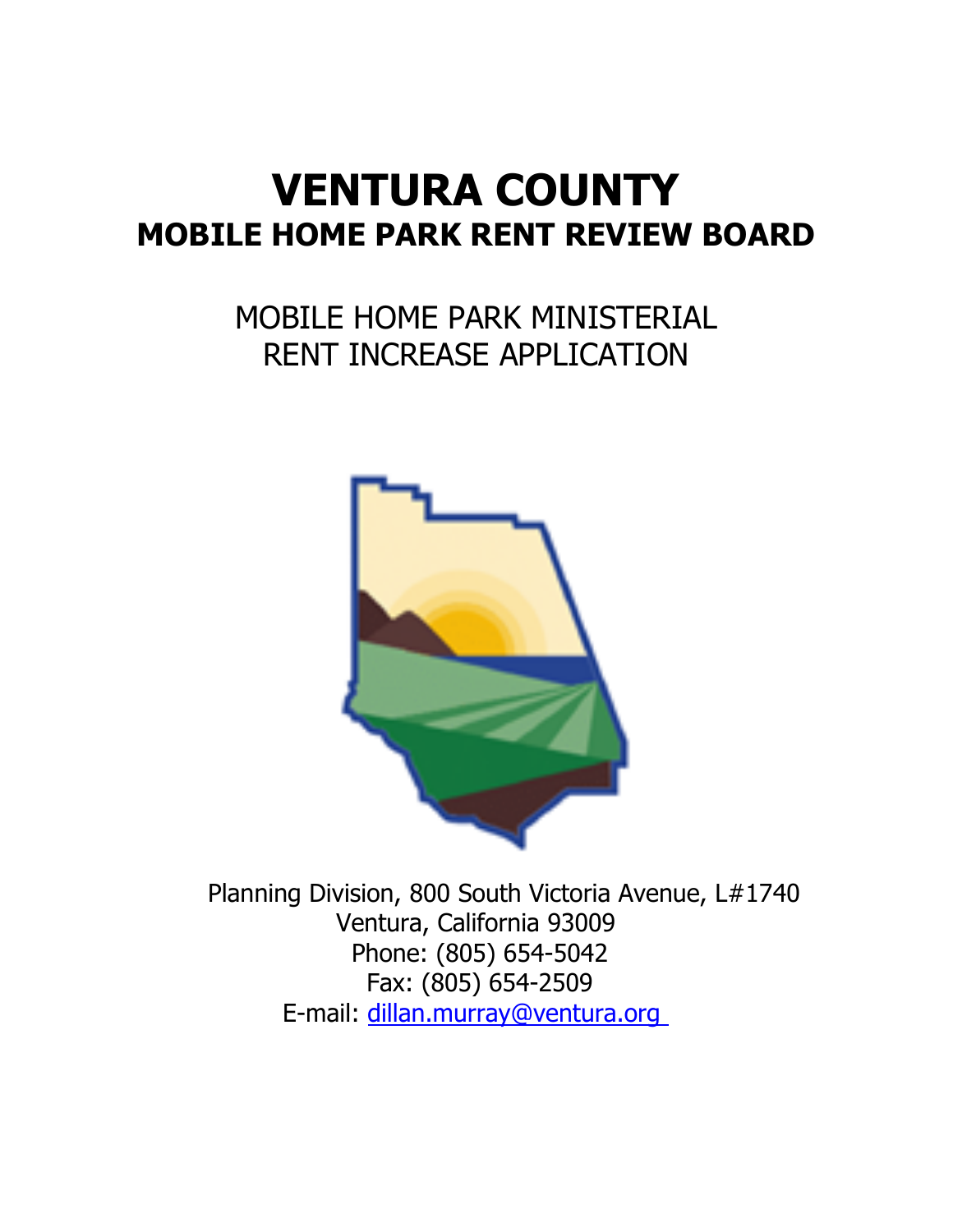

## **VENTURA COUNTY MOBILE HOME PARK RENT REVIEW BOARD MINISTERIAL RENT INCREASE APPLICATION INSTRUCTIONS**

*These instructions are intended to assist you in successfully completing your rent increase application.*

#### GENERAL INSTRUCTIONS:

Submit a completed application to the Planning Division Rent Review Board Staff Administrator **no less than forty-five days prior to the effective date of the proposed rent increase.** The Staff Administrator recommends early submittal so that any revisions can be accommodated and noticing requirements will still be met. Please follow the instructions below:

- 1. The application shall be filed with the Staff Administrator **no less than forty-five days prior to the effective date of the increase and shall be typed, hand-printed in black ink or e-mailed** with an attached Microsoft Excel spreadsheet (not a PDF) of the Rent Increase Rent Schedule and submitted as soon as possible after notifying residents (please only use the attached Proposed Rent Increase Schedule format when submitting your application).
- 2. All attached application pages shall be  $8\frac{1}{2}$  x 11" size.
- 3. The application package shall be delivered to:

Ventura County Mobile Home Park Rent Review Board Attention: Dillan Murray, Staff Administrator Planning Division, 800 South Victoria Avenue, L#1740 Ventura, CA 93009

or sent via email or faxed to the email address/phone number

below: Fax to: Dillan Murray at (805) 654-2509

E-mail: dillan.murray@ventura.org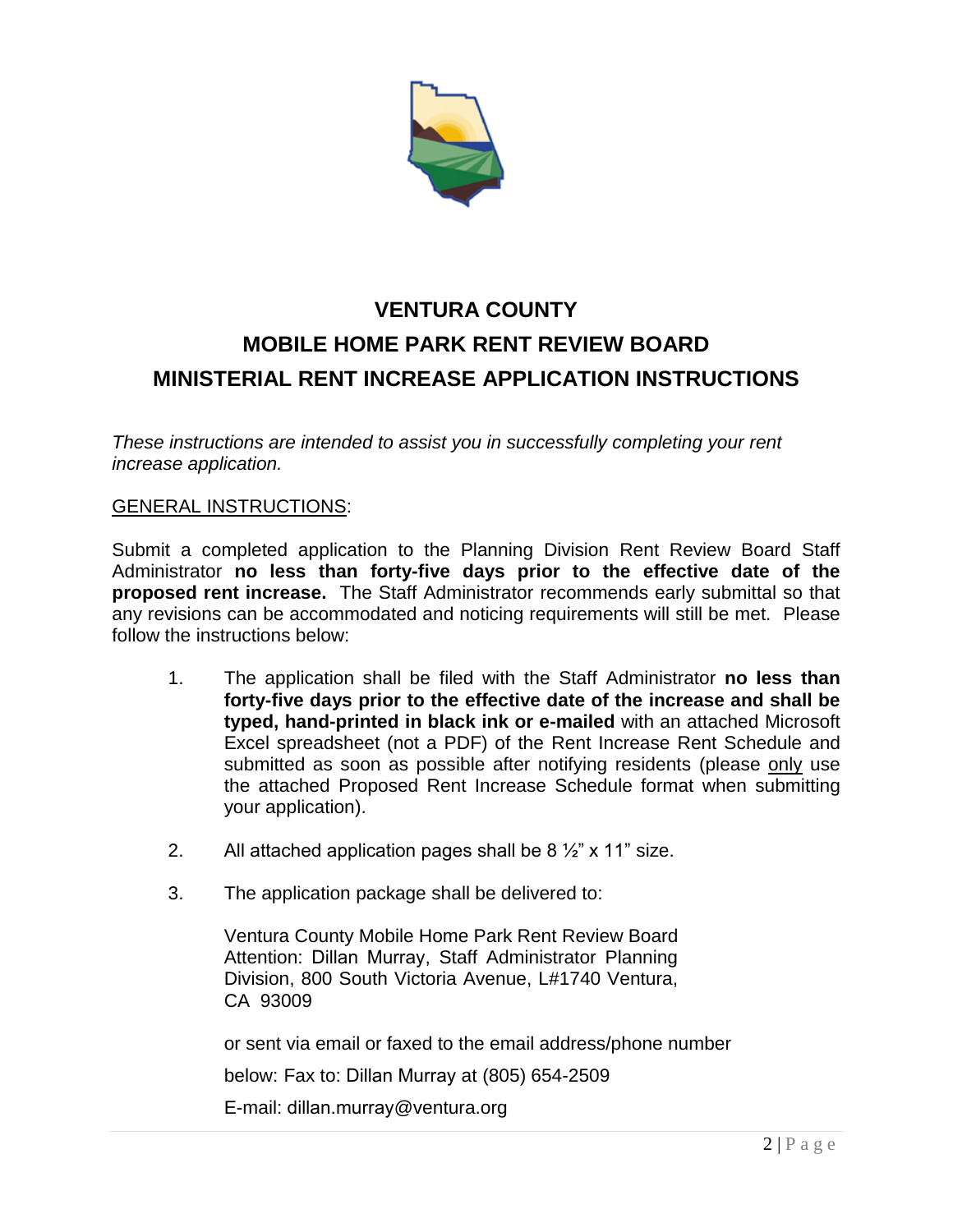#### NOTICING PROCEDURE REQUIREMENTS:

The following noticing requirements must be met in order to legally increase rent:

- 1. State of California Requirements: Section 798.30 of the California Civil Code requires that all mobile home park residents be given 90 days notice of any increase in rent. If the proposed rent increases provided to the residents in the Notice of Increase are inaccurate, the property owner will be required to re-notice the resident of any increase **and wait another full 90 days** before effectuating the proposed increase.
- 2. County of Ventura Ordinance Requirements: Section 81005 of the Ventura County Mobile Home Park Rent Control Ordinance requires that the park residents be provided with copies of the existing and proposed rents filed with the Rent Review Board Staff Administrator.

Section 81005(b)(2) of the Ventura County Mobile Home Park Rent Control Ordinance requires that park residents also be notified in writing of their right to file complaints with County staff. The attached Notice of Request for Rent Increase will fulfill both of these requirements. This notice should be sent in conjunction with the State required notice to all park residents. *Please be advised that failure to use the language included in the attached notice may result in an additional 90-day wait before effectuating any proposed rent increase.*

These notices shall be delivered no later than 90 days prior to the effective date of the new increase. Please submit one representative sample copy of the notice sent to all residents.

Proof of service of these notices must be submitted. Such service must be made either personally or by the U.S. Mail to each affected resident.

The County of Ventura Mobile Home Park Rent Control Ordinance allows space rent to be increased only once per year after approval is received from the Ventura County Mobile Home Park Rent Review Board Staff Administrator, unless a space is decontrolled. See Item 3 below.

#### RENT SCHEDULE INSTRUCTIONS:

Please only use the attached Proposed Rent Increase Schedule format when submitting your application. Submittal of the Proposed Rent Increase Schedule in another format may delay approval of your application.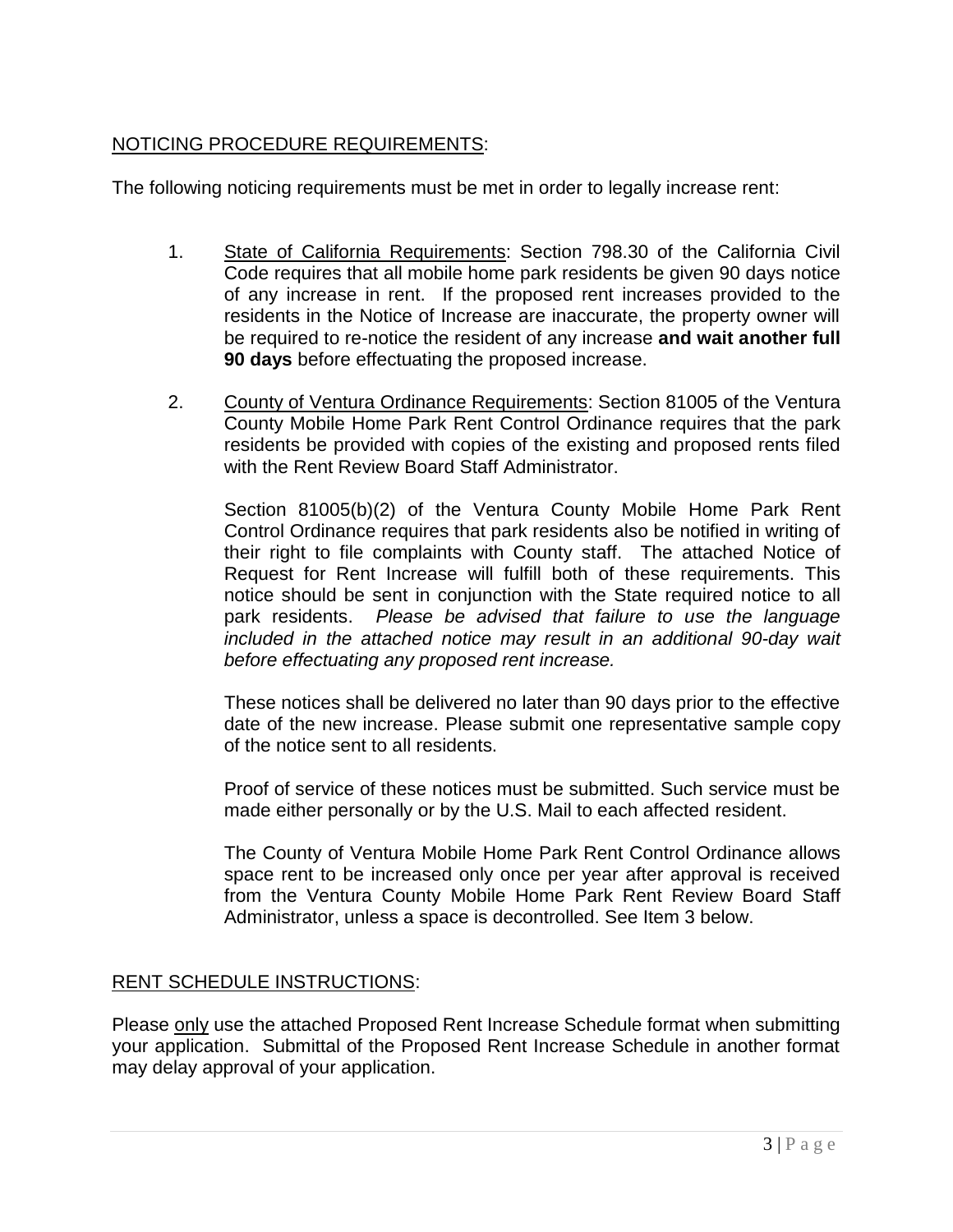In order to be approved, the submitted Proposed Rent Increase Schedule must include the following information:

- 1. List all spaces in the mobile home park and clearly identify the spaces that are park-owned. Please submit a copy of the current Certificate of Title for each park-owned unit.
- 2. List the current rent, requested dollar increase, percentage increase, and the total requested new rent of each affected space.
- 3. Provide the date of the last decontrol for each affected space that has been decontrolled over the past year. Pursuant to Section 81005(c)(1-3) of the Ventura County Mobile Home Park Rent Control Ordinance, the rent for a space occupied by a mobile home dwelling unit which has changed ownership may be increased no more than once every four years to no more than fifteen percent (15%) of the average of the existing space rent of the affected spaces or seventy-two dollars (\$72.00), whichever is less, effective upon the change of ownership.
- 4. For spaces that are **exempt** from rent control due to reasons described in Section 81002(a-h) of the Ventura County Mobile Home Park Rent Control Ordinance, please list the applicable subsection for each affected space (i.e., 81002(e) more than a 12-month lease) and provide the date the exemption was initiated. Please submit a copy of each lease agreement for those spaces in which the resident has entered into a long-term lease agreement for more than a 12-month term. If this information is not provided, staff will assume that the space is not exempt from rent control and process the application accordingly.
- 5. For spaces that were exempted previously from Rent Control due to owner purchase of the units, when returned to rent control, the rent level shall be the same as when first exempted plus any approved rent increases for the intervening years, when the reason for exemption no longer exists. For all affected spaces of Section 81005(g) of the Ventura County Mobile Home Park Rent Control Ordinance, please provide the date that the unit/space re-entered rent control in the Section 81005(g) Applies Column.

Note: Failure to submit all of the above information in a clear, complete, and accurate manner will likely result in delays approving your Rent Increase application.

#### APPLICATION REVIEW PROCEDURES:

Upon submittal of the application, the Mobile Home Park Rent Review Board Staff Administrator shall perform the following: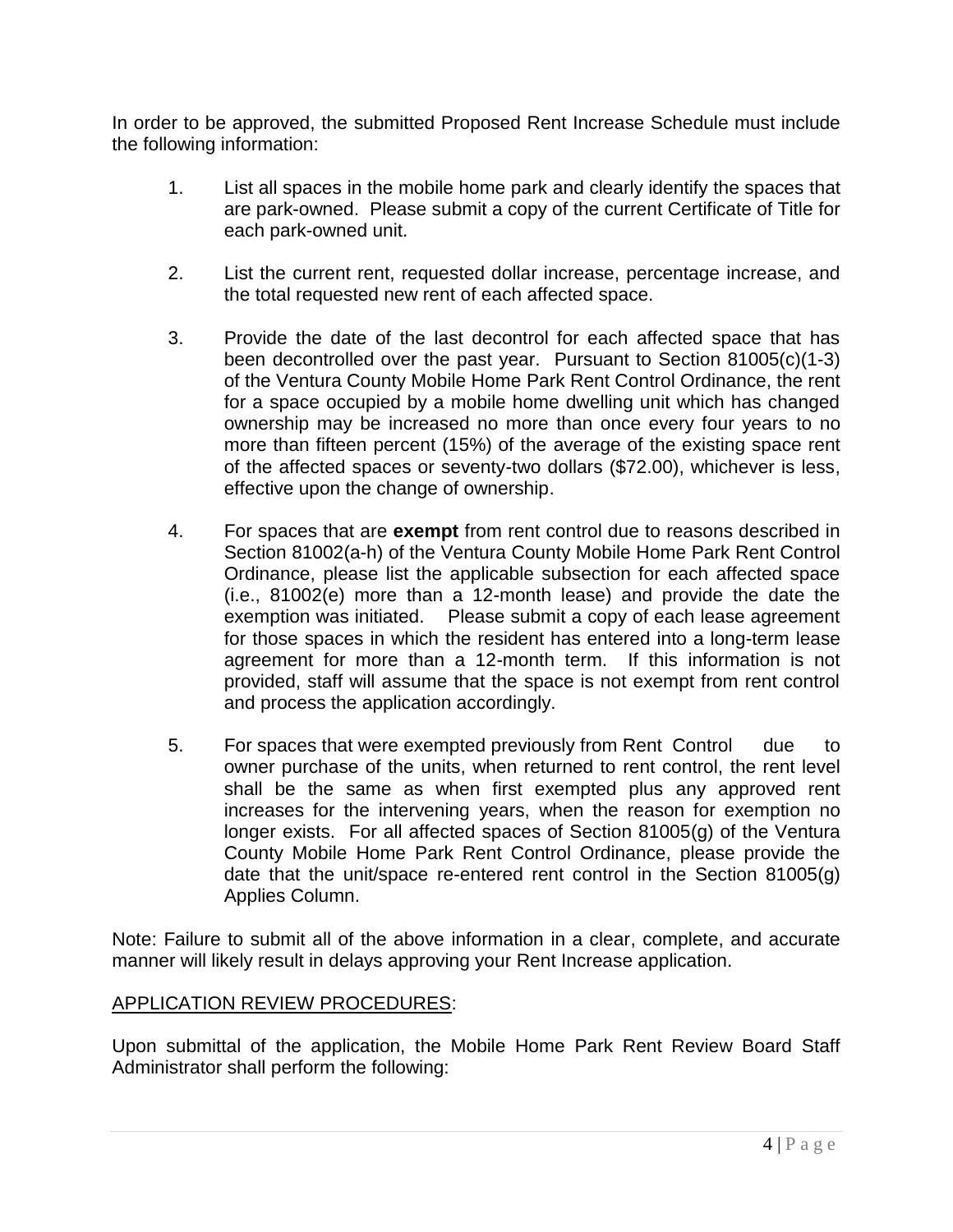- 1. Review the application no later than 30 days after filing and determine whether the application is complete or incomplete.
	- a. Application Complete: If staff finds the application complete, accurate and in compliance with the Ventura County Mobile Home Park Rent Control Ordinance, the County will approve the rent increase. The increase then becomes effective on the date stated on the Notice of Request of Rent Increase.
	- b. Application Incomplete: If staff finds the application incomplete, inaccurate, and/or not in compliance with the Ventura County Mobile Home Park Rent Control Ordinance, the staff administrator will inform the applicant of the deficiencies of the application. If the applicant does not make the noted revisions to the application in a timely manner, the staff administrator shall deny the increase without prejudice, and inform the applicant of the deficiencies.

For more information:

- Contact Dillan Murray by phone at (805) 654-5042 or via email at dillan.murray[@ventura.org.](mailto:franca.rosengren@ventura.org)
- Visit the Ventura County Planning Division website at: http:// www.vcrma.org/[mobile-home-park-rent-control-program](https://www.vcrma.org/mobile-home-park-rent-control-program)
- Review the Ventura County Mobile Home Park Rent Control Ordinance 4462.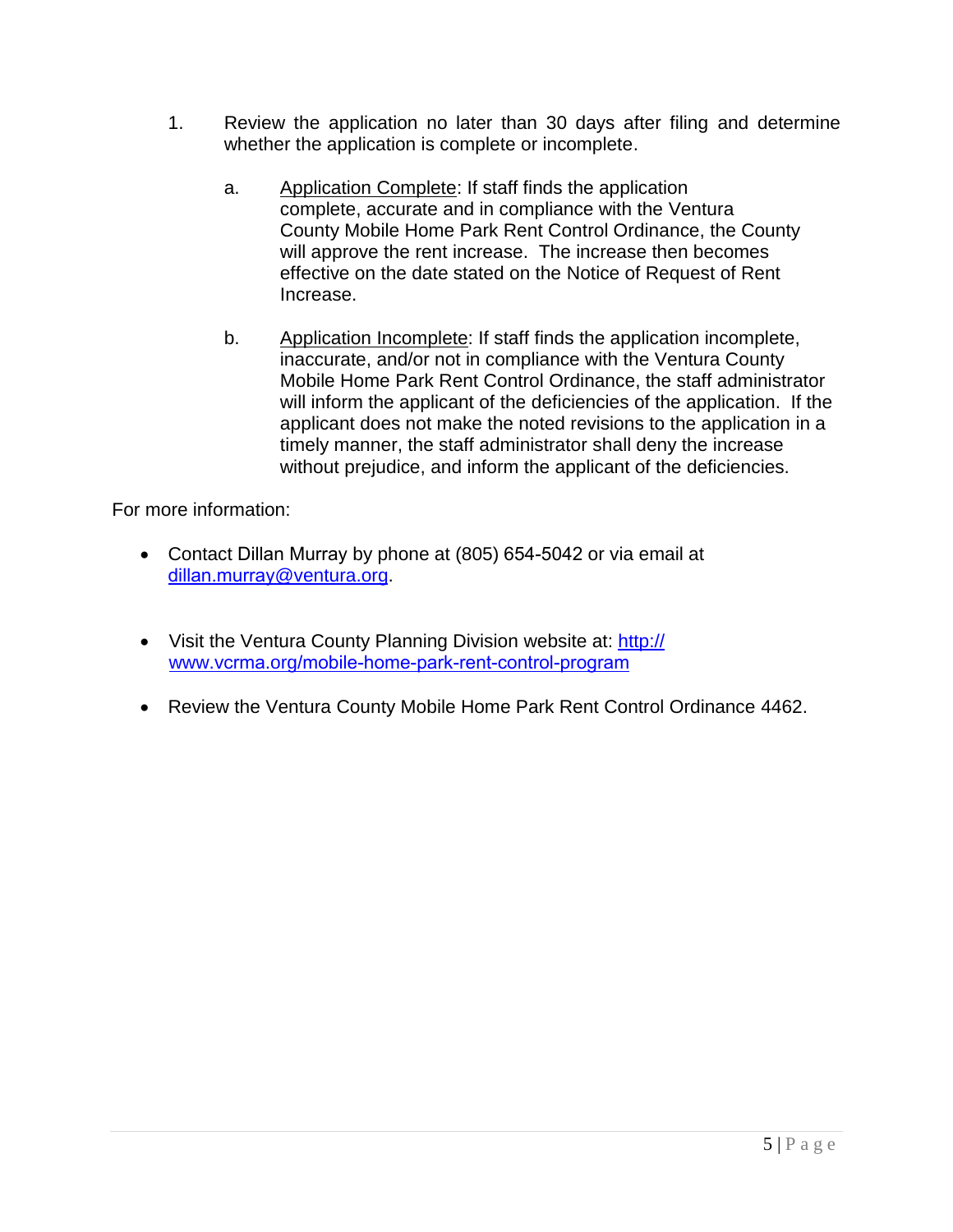

## **VENTURA COUNTYMOBILE HOME PARK RENT REVIEW BOARD**

#### *Mobile Home Park Rent Increase Application Checklist*

This checklist will assist you in verifying you have completed the minimum requirements of the Rent Increase Application. The following materials are to be included with the application:

|  | Mobile Home Park Description and Contact Information Form                                                                                                |
|--|----------------------------------------------------------------------------------------------------------------------------------------------------------|
|  | <b>Proposed Rent Increase Rent Schedule</b>                                                                                                              |
|  | Copy of Long-Term Lease Agreements, if applicable                                                                                                        |
|  | Copy of Certificate of Title for each Park-Owned Unit, if applicable                                                                                     |
|  | Notice of Request for Rent Increase - one representative sample copy                                                                                     |
|  | Proof of Service of the Notice of Request for Rent Increase for all affected<br>spaces                                                                   |
|  | Application Filing Fee (as of 8/8/2020 this fee is set at \$24.41 per rent-<br>controlled space). Please make checks payable to the "County of Ventura". |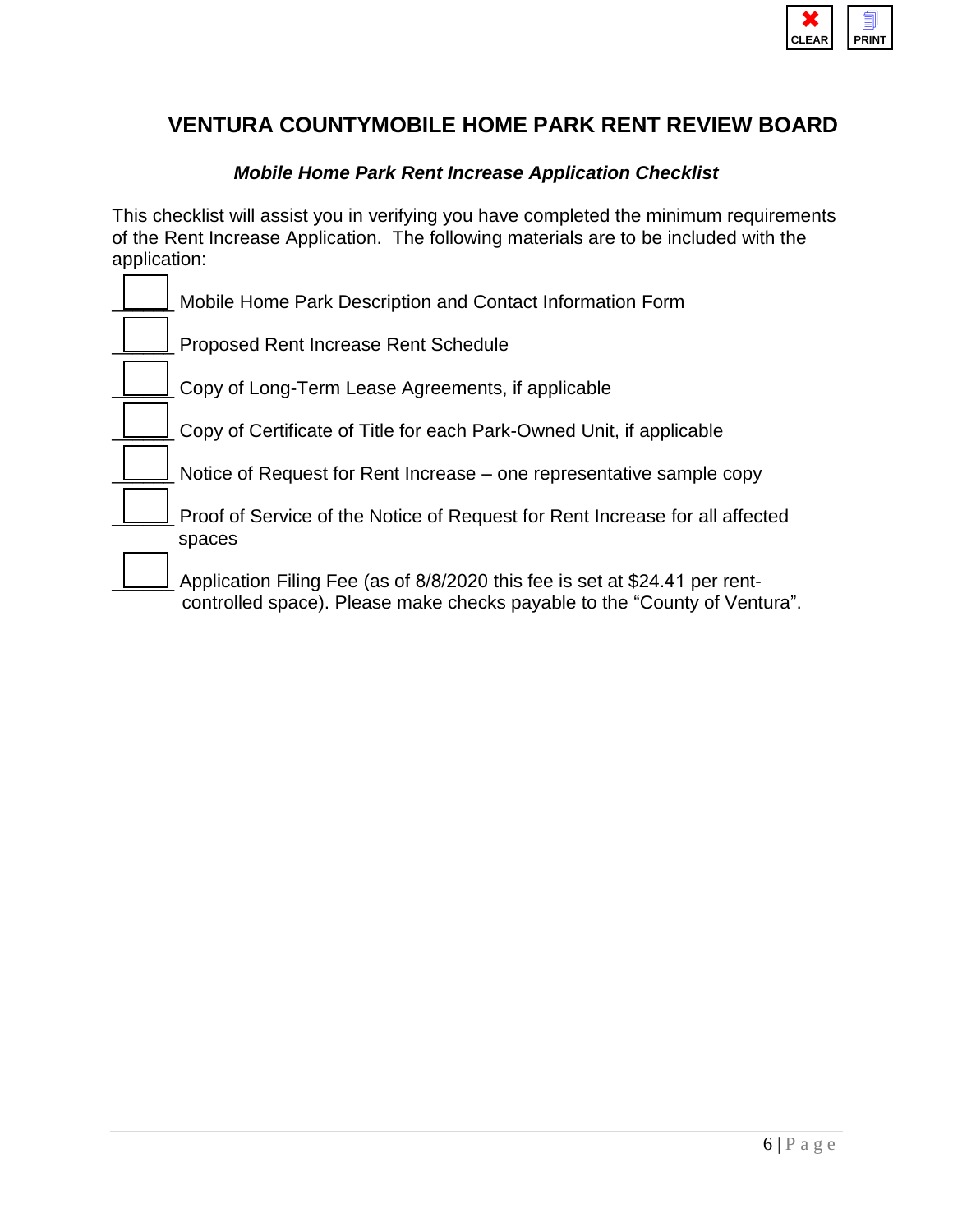## **VENTURA COUNTY MOBILE HOME PARK RENT INCREASE APPLICATION**

## MOBILE HOME PARK DESCRIPTION AND CONTACT INFORMATION

A. MOBILE HOME PARK: NAME:  $\overline{\phantom{a}}$ ADDRESS: B. PARK DESCRIPTION: TOTAL NUMBER OF SPACES: TOTAL NUMBER OF SPACES IN RENT CONTROL: SPECIFIY WHICH UTILITIES ARE PAID BY THE PARK OWNER: Water  $\Box$  Trash  $\Box$  Gas  $\Box$  Electricity  $\Box$  Sewer  $\Box$  Other  $\Box$ DATE PARK OPENED:  $\Box$ DATE ACQUIRED BY PRESENT OWNER: C. MANAGER: NAME: ADDRESS: FAX: \_\_\_\_\_\_\_\_\_\_\_\_\_\_\_\_\_\_\_\_\_\_\_\_\_\_\_\_\_\_\_\_\_\_\_\_\_\_\_\_\_\_\_\_\_\_\_\_\_

PHONE: E-MAIL (REQUIRED):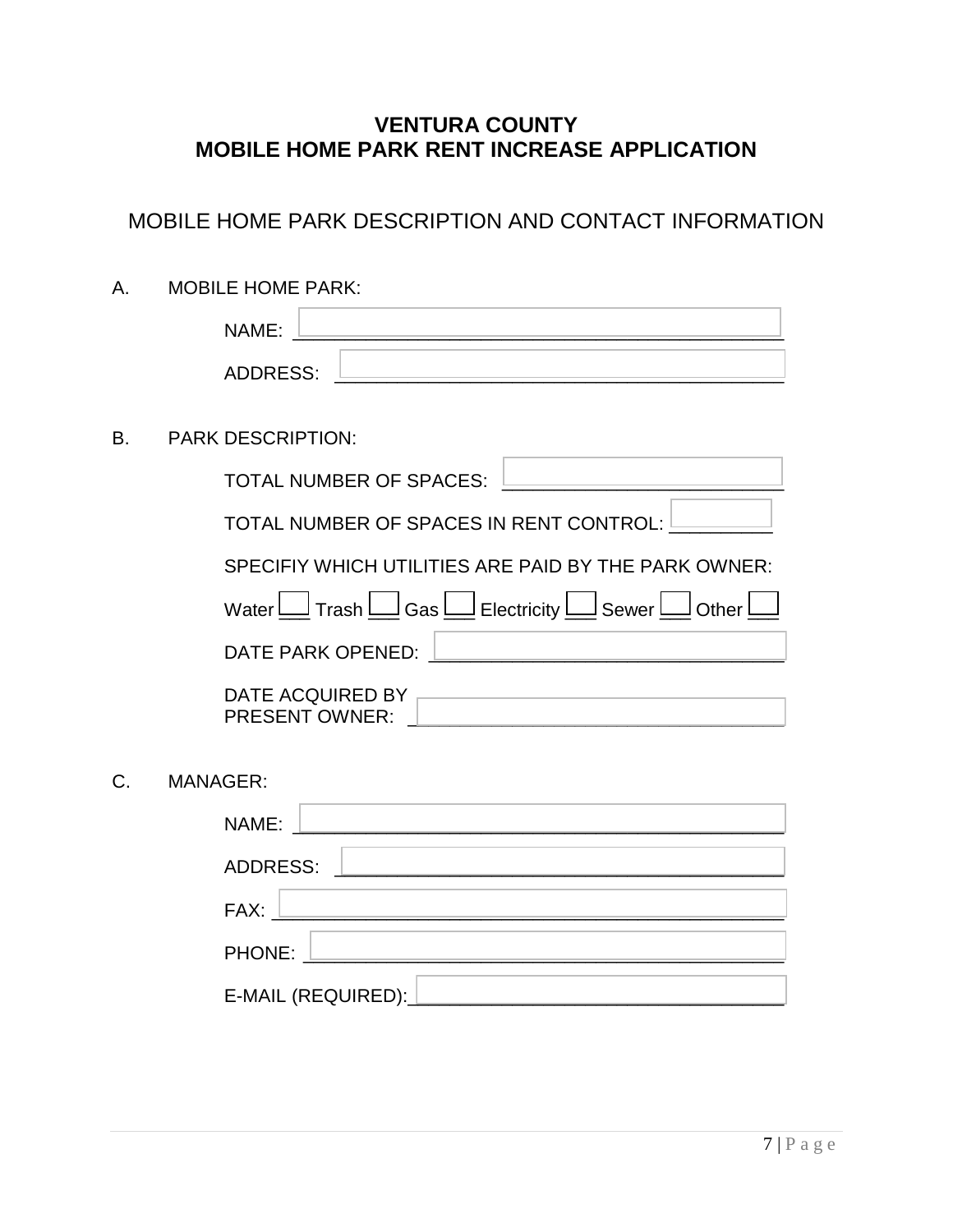D. OWNER:

| NAME:                                                                                             |
|---------------------------------------------------------------------------------------------------|
| ADDRESS:<br>the control of the control of the control of the                                      |
| FAX:<br>the control of the control of the control of the control of the control of the control of |
| PHONE:                                                                                            |
| E-MAIL (REQUIRED):                                                                                |

E. CONTACT PERSON: (If different from above)

| NAME:                                                                                                                                                                                                                          |
|--------------------------------------------------------------------------------------------------------------------------------------------------------------------------------------------------------------------------------|
| <b>ADDRESS:</b><br>the control of the control of the control of the control of the control of the control of                                                                                                                   |
| FAX: New York Party and the Second Second Second Second Second Second Second Second Second Second Second Second Second Second Second Second Second Second Second Second Second Second Second Second Second Second Second Secon |
|                                                                                                                                                                                                                                |
| E-MAIL (REQUIRED): Letter                                                                                                                                                                                                      |

#### F. DECLARATION OF APPLICANT

I, hereby declare under penalty of perjury, that all information presented in connection with this application is accurate and complete in the same manner as books and records for income tax purposes, and is true and correct to the best of my knowledge.

\_\_\_\_\_\_\_\_\_\_\_\_\_\_\_\_\_\_\_\_\_\_\_\_\_\_\_\_\_\_\_\_\_\_\_\_\_\_ \_\_\_\_\_\_\_\_\_\_\_\_\_\_\_\_\_\_\_

Signature of Applicant Date Date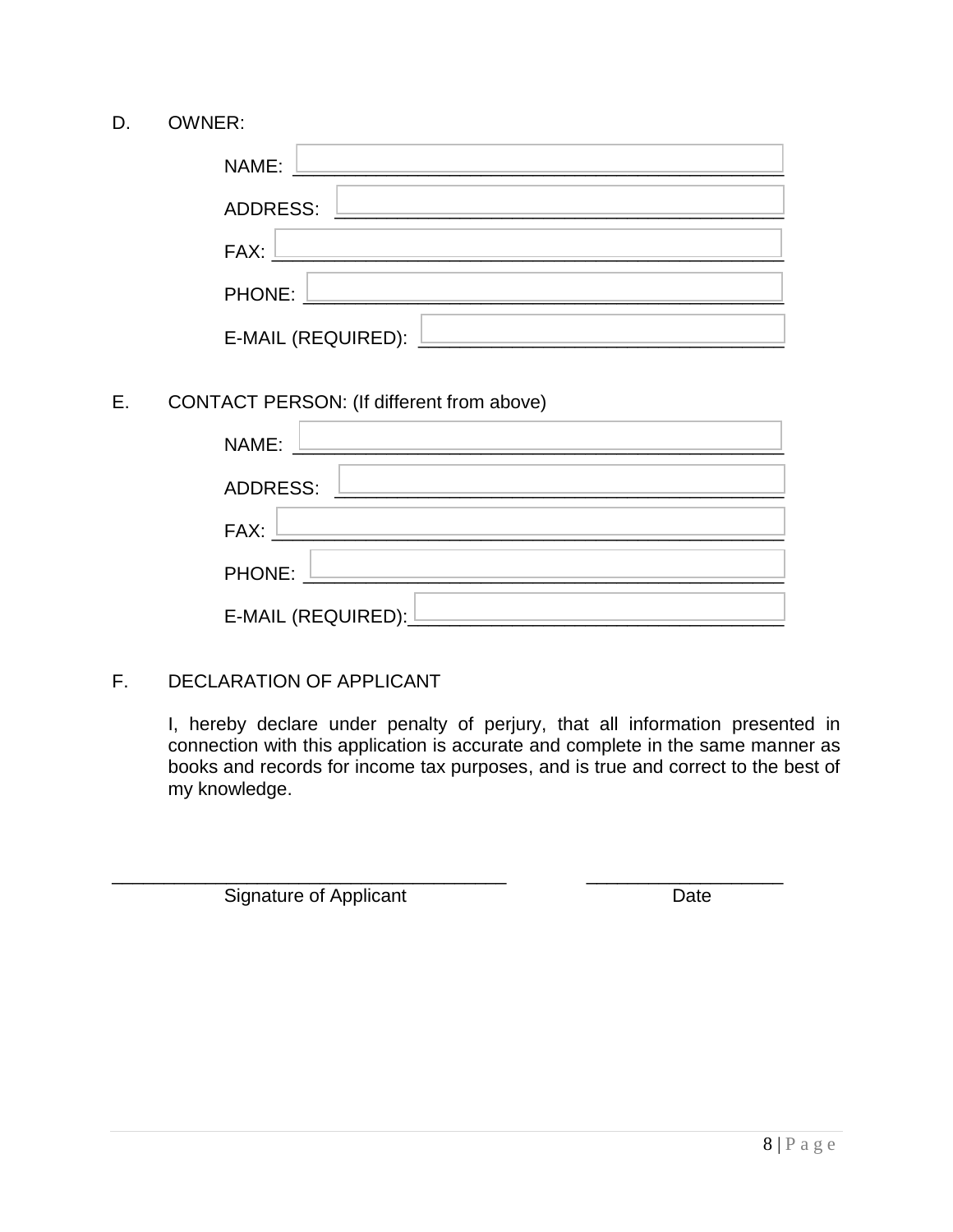## **PROPOSED RENT INCREASE SCHEDULE**

*This sheet may be duplicated as necessary or provided as a digital copy in Excel (Please only use the format provided)*

| <b>Space</b><br>No. | <b>Previous</b><br><b>Years Rent</b><br>20 | <b>Current</b><br>Rent | <b>Requested</b><br>Increase (\$) | Percentage<br><b>Increase</b> | <b>Requested</b><br><b>New Rent</b> | Date of Last<br><b>Decontrol</b> | <b>Exempt from</b><br><b>Rent Control</b><br>provide exemption<br>subsection (if long-<br>term lease, provide<br>term of lease) | <b>Section</b><br>81005(g)<br><b>Applies</b><br>spaces re-entering<br>rent control |
|---------------------|--------------------------------------------|------------------------|-----------------------------------|-------------------------------|-------------------------------------|----------------------------------|---------------------------------------------------------------------------------------------------------------------------------|------------------------------------------------------------------------------------|
|                     |                                            |                        |                                   |                               |                                     |                                  |                                                                                                                                 |                                                                                    |
|                     |                                            |                        |                                   |                               |                                     |                                  |                                                                                                                                 |                                                                                    |
|                     |                                            |                        |                                   |                               |                                     |                                  |                                                                                                                                 |                                                                                    |
|                     |                                            |                        |                                   |                               |                                     |                                  |                                                                                                                                 |                                                                                    |
|                     |                                            |                        |                                   |                               |                                     |                                  |                                                                                                                                 |                                                                                    |
|                     |                                            |                        |                                   |                               |                                     |                                  |                                                                                                                                 |                                                                                    |
|                     |                                            |                        |                                   |                               |                                     |                                  |                                                                                                                                 |                                                                                    |
|                     |                                            |                        |                                   |                               |                                     |                                  |                                                                                                                                 |                                                                                    |
|                     |                                            |                        |                                   |                               |                                     |                                  |                                                                                                                                 |                                                                                    |
|                     |                                            |                        |                                   |                               |                                     |                                  |                                                                                                                                 |                                                                                    |
|                     |                                            |                        |                                   |                               |                                     |                                  |                                                                                                                                 |                                                                                    |
|                     |                                            |                        |                                   |                               |                                     |                                  |                                                                                                                                 |                                                                                    |
|                     |                                            |                        |                                   |                               |                                     |                                  |                                                                                                                                 |                                                                                    |
|                     |                                            |                        |                                   |                               |                                     |                                  |                                                                                                                                 |                                                                                    |
|                     |                                            |                        |                                   |                               |                                     |                                  |                                                                                                                                 |                                                                                    |
|                     |                                            |                        |                                   |                               |                                     |                                  |                                                                                                                                 |                                                                                    |
|                     |                                            |                        |                                   |                               |                                     |                                  |                                                                                                                                 |                                                                                    |
|                     |                                            |                        |                                   |                               |                                     |                                  |                                                                                                                                 |                                                                                    |
|                     |                                            |                        |                                   |                               |                                     |                                  |                                                                                                                                 |                                                                                    |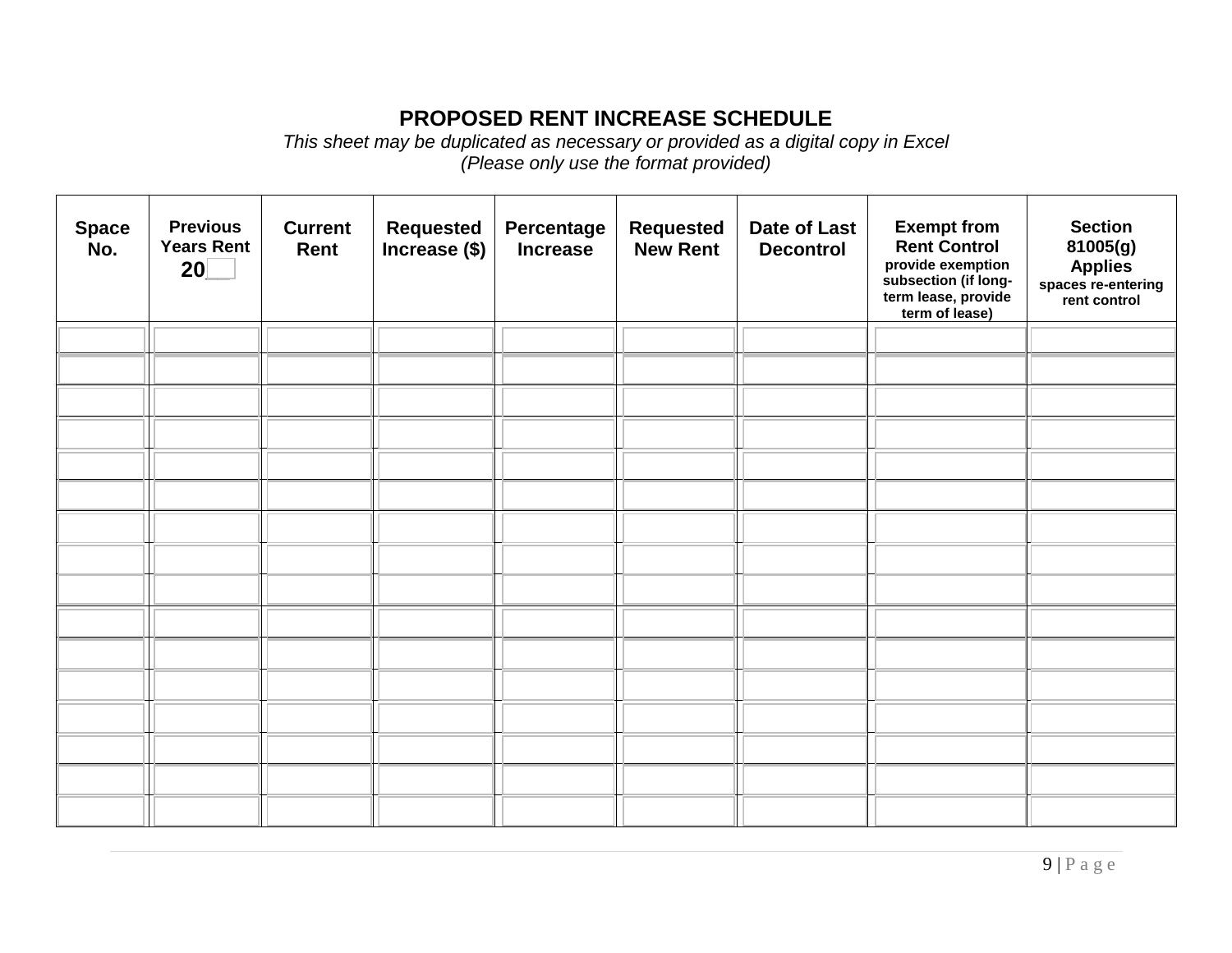## **NOTICE OF REQUEST FOR RENT INCREASE**

| DATE:                                                                                                                                                                                                                                                                 |  |  |                      |                                                                          |                                   |                                                                 |
|-----------------------------------------------------------------------------------------------------------------------------------------------------------------------------------------------------------------------------------------------------------------------|--|--|----------------------|--------------------------------------------------------------------------|-----------------------------------|-----------------------------------------------------------------|
| TO:                                                                                                                                                                                                                                                                   |  |  |                      |                                                                          |                                   |                                                                 |
|                                                                                                                                                                                                                                                                       |  |  |                      |                                                                          |                                   |                                                                 |
| FROM:                                                                                                                                                                                                                                                                 |  |  |                      |                                                                          |                                   |                                                                 |
| Notice is hereby given that the <u>Lesseng example and park</u> owner is applying for<br>a rent increase pursuant to Section 798.30 of the California Civil Code and the Ventura<br>County Mobile Home Park Rent Control Ordinance subject to the requirements below: |  |  |                      |                                                                          |                                   |                                                                 |
| In accordance with the Ventura County Mobile Home Park Rent Control Ordinance, the<br>Section 81005 Ministerial Rent Increase request cannot be approved by the County if it is<br>less than 2% or more than 8% of the previous year's rent.                          |  |  |                      |                                                                          |                                   |                                                                 |
| The date of the last rent increase was L                                                                                                                                                                                                                              |  |  |                      |                                                                          |                                   |                                                                 |
| The requested percentage increase in rent is $\boxed{\phantom{a}}$ % of the existing space rent.                                                                                                                                                                      |  |  |                      |                                                                          |                                   |                                                                 |
|                                                                                                                                                                                                                                                                       |  |  |                      |                                                                          |                                   | per                                                             |
|                                                                                                                                                                                                                                                                       |  |  | <b>RESIDENT NAME</b> | <b>SPACE NO.</b><br>month, effective <b>Letter</b> (date) upon approval. | PARK OWNER OR REPRESENTATIVE NAME | The proposed dollar increase for Space No. in Summar is from \$ |

In accordance with the Ventura County Mobile Home Park Rent Control Ordinance, the proposed increase will be approved without any further notice or a public hearing if the required processing steps are satisfied.

Residents may file complaints with the Ventura County Mobile Home Park Rent Review Board Staff Administrator regarding the proposed rent increase. However, the only issues that may lead to a denial or cause a revision to the rent increase application are: the accuracy of the rent amounts provided to the County, receipt of more than one rent increase in the last 12 months, or where less than 90 days notice of the rent increase was provided to the park residents.

To file a complaint, please contact the Ventura County Mobile Home Park Rent Review Board staff administrator, Dillan Murray, at (805) 654-5042. He can also be reached via e-mail at dillan.murray[@ventura.org.](mailto:franca.rosengren@ventura.org)

For more information regarding the Ventura County Mobile Home Park Rent Control Program, please visit the Ventura County Planning Division website at: **[https://www.vcrma.org/mobile-home-park-rent-control-p](https://www.vcrma.org/mobile-home-park-rent-control-program)rogram**